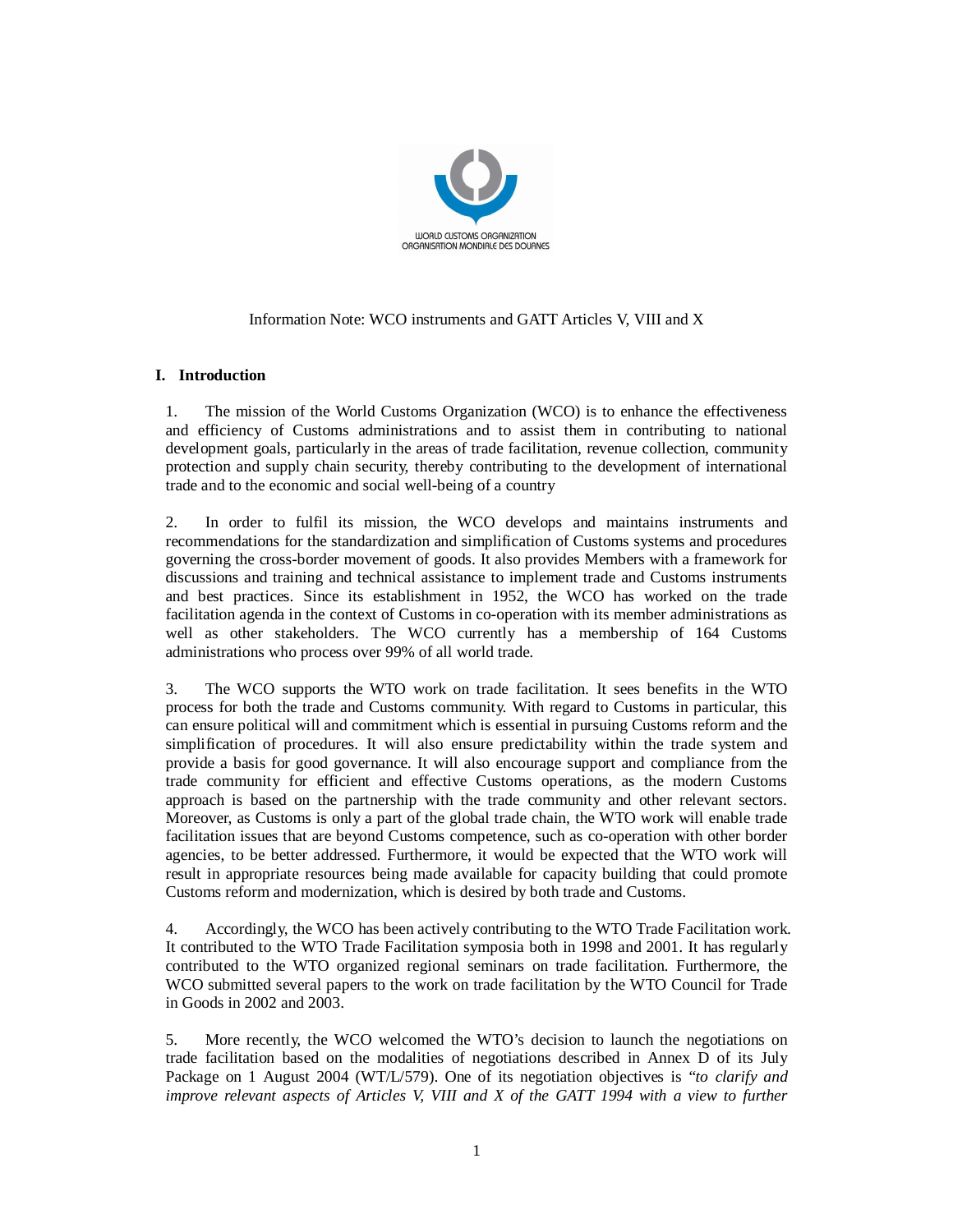*expediting the movement, release and clearance of goods, including goods in transit*." The WTO decision also calls for that "*due account shall be taken of the relevant work of the WCO and other relevant international organizations in this area*."

6. The WCO has renewed its pledge to contribute to the enhancement of the multilateral trading system in this field with its technical expertise in Customs and is committed to co-operating with relevant stakeholders to work towards the common goal of safeguarding revenue, protecting society, ensuring security, and facilitating legitimate trade.

7. Bearing this pledge in mind, this information note endeavors to briefly illustrate how the requirements of Articles V, VIII and X of the GATT 1994 are, in the context of Customs, dealt with in the Revised Kyoto Convention and other WCO instruments. Most of the information is extracted from its previous contribution to the WTO Council of Trade in Goods in 2002 (G/C/W/392, 407 and 426) which may be referred if more detailed information is needed. The items are described in the following order taking account of their respective nature of generality: Article X, Article VIII and Article V.

8. The selection of the WCO instruments and provisions has been made by the WCO Secretariat. As the WCO instruments are for use by Customs administrations, the scope of this information note is therefore limited to Customs. This should not be regarded as an intention to prejudge the issues to be negotiated in the WTO or narrow the scope of the negotiations to only Customs procedures. The questions of what issues are to be negotiated, how they should be addressed and the question of the scope will be best dealt with by trade negotiators in the WTO.

## **II. General nature of the WCO instruments**

l

9. As stated at the outset, the role of Customs is not limited to trade facilitation – other functions such as revenue collection and protection of society are also highly important social objectives demanded by the State although the emphasis may differ country-by-country and time-by-time. In this regard, effective border controls must be implemented while ensuring continued improvements in trade facilitation. Usually there are no additional resources allocated to Customs when implementing new controls.. These challenges drive Customs to become more efficient and effective. In other words, trade facilitation in the context of Customs means: to avoid unnecessary trade restrictiveness while improving the qualities of controls and in an internationally harmonized manner. This is the basic principle of WCO trade facilitation work.

10. The WCO sees its role as being complementary to the WTO in developing Customs instruments to support the WTO rules. Another important and also complementary role is delivering training and technical assistance to implement those instruments; the WCO is keen to intensify capacity building in all areas related to trade facilitation.

11. All the provisions and the principles in the WCO instruments are compatible with and complimentary to the Articles V, VIII and X of the GATT 1994 referred to in the context of trade facilitation in the Doha Development Agenda. It is considered that these GATT 1994 Articles set out the high principles for formalities and procedures for movement and clearance of goods, transit of goods and publication and administration of trade regulations. On the other hand, the instruments of the WCO centered in the revised Kyoto Convention (see Attachment to this note: Overview of the Revised Kyoto Convention)<sup>1</sup> through its provisions and

<sup>1</sup> The International Convention on the Simplification and Harmonization of Customs Procedures (as amended).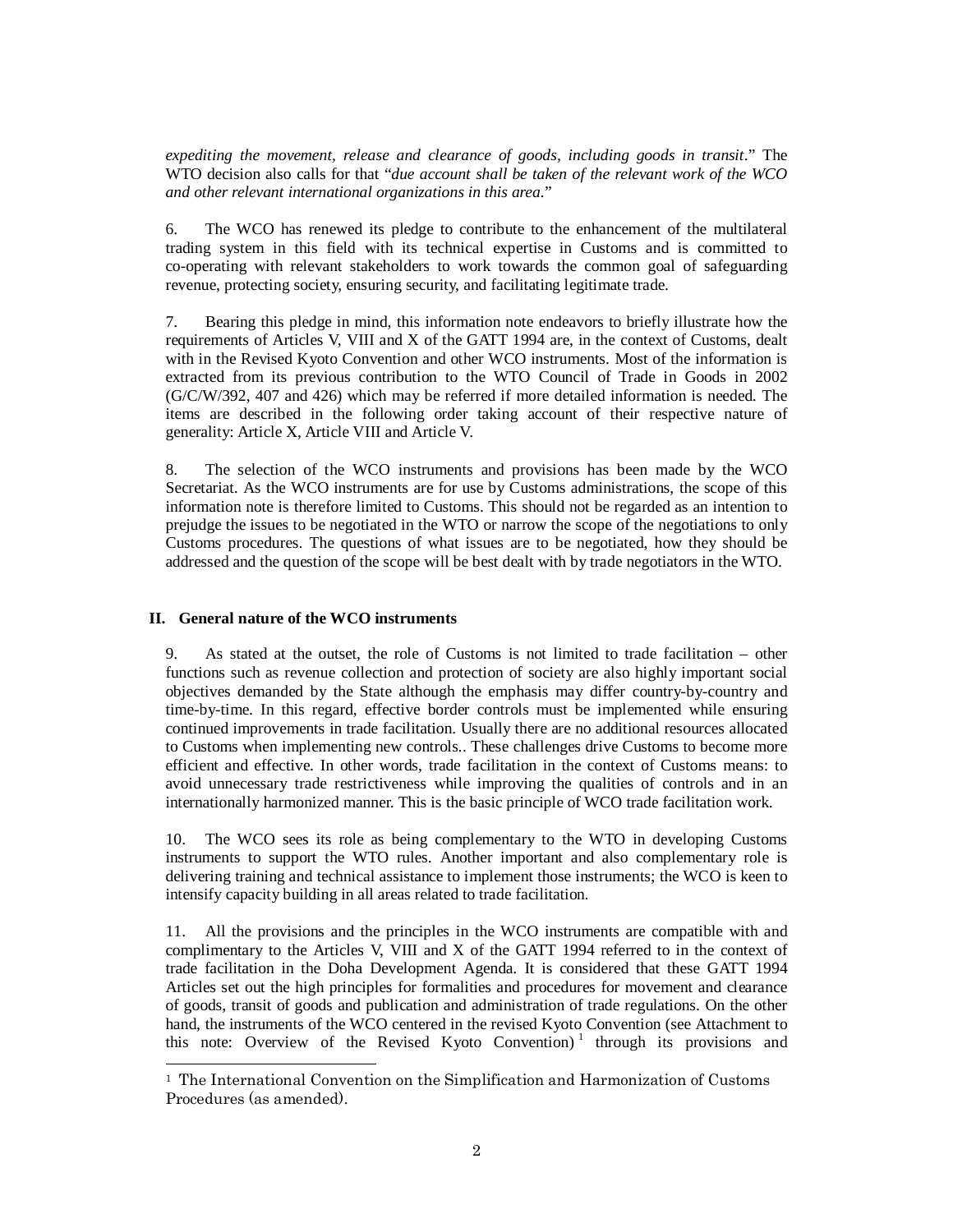implementation guidelines, provide the basis and practical guidance and information for the implementation of these high principles in the context of Customs.

# **III. GATT Articles X and WCO instruments**

12. Article X of GATT 1994 - *Publication and Administration of Trade Regulations* provides for: transparency of trade related laws, regulations and decisions and predictability of the application and enforcement of these rules; and review and appeals.

## a. Transparency and predictability

13. With respect to the issue of transparency, Chapter 9 of the General Annex to the Revised Kyoto Convention is the most relevant chapter. This chapter sets forth the provisions in three sub-sections in accordance with the nature of the information: *i.e.*, information of general application; information of a specific nature; and decisions and rulings.

14. Concerning information of general application of Customs laws, the Revised Kyoto Convention provides for making readily available such information to any interested persons. It also requires that if there are any changes in such information, the revised information be made available sufficiently in advance of the entry into force of the new requirements so that interested persons can take account of the changes, except in instances where advance notice is precluded. Guidelines to Chapter 9 enumerate possible means of dissemination and submission of information; for example, publications such as in official gazettes, mass media, Customs-trade consultative committees, exhibitions, and enquiry offices. The information should be made available in electronic format where possible<sup>2</sup>.

15. With respect to information of a specific nature, *i.e.*, information specifically requested by the interested person, such as, that on tariff classification, duties and taxes, documentary requirements, etc., the Revised Kyoto Convention requires that the requested information be made available, as quickly and accurately as possible. . It also provides for protection of details of a private or confidential nature affecting the Customs or the trade unless the Customs is required or authorized by national legislation to release this information. The Revised Kyoto Convention also requires that the Customs administration provide decisions in writing within a period specified in national legislation and, where the decision is adverse to the person concerned, reasons to be provided and right of appeal to be advised. Requests for decisions from the Customs must be made in writing by the person concerned.

16. The Revised Kyoto Convention also deals with the issuance of binding rulings on the request of the interested person; in other words, advance rulings (*e.g.*, tariff classification and rate of duties or origin on specific goods, valuation on specific trade operation, etc.), provided all information deemed necessary to make a decision is made available. Guidelines to Chapter 9 provides that rulings may be communicated to all Customs officers although publication of binding rulings does not place Customs under any obligation other than towards the person who obtained the ruling.

17. In addition to Chapter 9, there are provisions in the General Annex of the Revised Kyoto Convention enhancing the transparency of Customs laws and operations. Here are some examples: Chapter 1 requires Customs administrations to set up and maintain formal consultative relationship with the trade to increase co-operation including information sharing

<sup>2</sup> Transitional Standard 9.3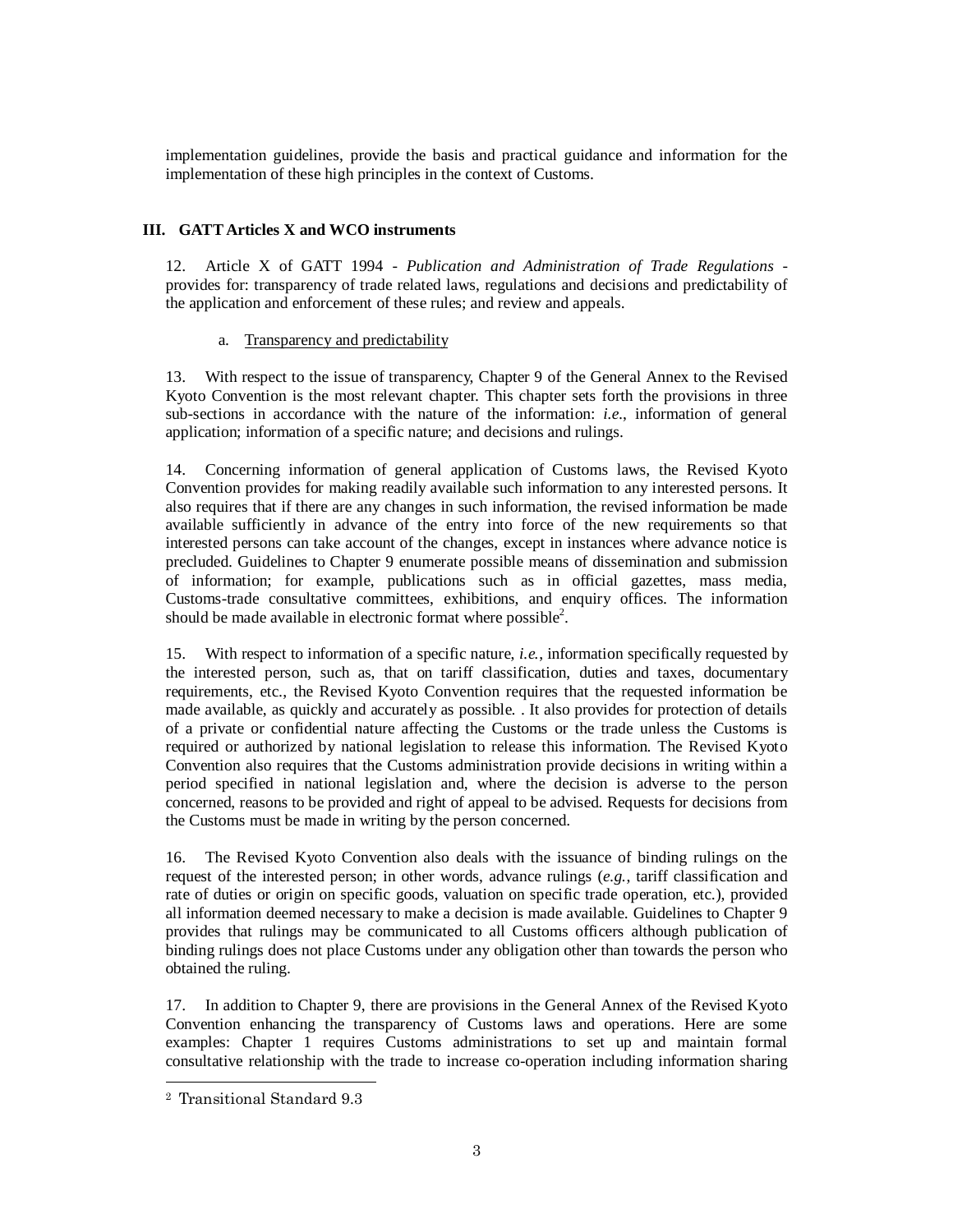between them. Furthermore, Guidelines to this Chapter advocate that before Customs implement changes or introduce new procedures, Customs should consult with appropriate representatives of the trade so that both can gear their activities in consideration of each other's needs<sup>3</sup>. Chapter 6 also requires co-operation with the trade<sup>4</sup>. Chapter  $3<sup>5</sup>$  requires that the rights and conditions of declarants and the contents of Goods declaration be specified in the national legislation. , Chapter 8 sets out the provisions for the relationship between Customs and third parties, such as, Customs brokers.

### b. Review and appeal

18. Chapter 10 of the General Annex to the Revised Kyoto Convention sets out the principles for appeals in Customs matters. The Chapter is composed of three sub-sections: right of appeal; form and grounds of appeal; and consideration of appeal.

19. This Chapter requires national legislation to provide for a right of appeal in Customs matters by any person who is directly affected by a decision or omission of the Customs. In addition, it sets forth that reasons for such a Customs (in)action to be provided in writing within a period specified in national legislation to the person concerned. It provides for different levels of appeal including an initial appeal to Customs, further appeal to an authority independent of the Customs administration and final right of appeal to a judicial authority.

20. Forms and grounds of appeal includes the fixing of a time limit for lodgment of an appeal that should be sufficient to study the contested decision, to prepare the appeal and, in appropriate circumstances, to prepare supporting evidence, by the appellant. Chapter 10 also requires Customs to give its ruling on appeals in writing and to advise the right to further appeal to an independent body. With respect to consideration of appeals, the Revised Kyoto Convention requires Customs to implement the decision or ruling of the independent or judicial authority as soon as possible unless the Customs appeal against such rulings.

## **IV. GATT Articles VIII and WCO instruments**

21. Article VIII of GATT 1994 - *Fees and Formalities connected with Importation and Exportation* - provides for: fees and charges in connection with importation and exportation; procedures and formalities for importation and exportation; review of its operation of laws and regulations on request by WTO members; and penalties for minor breaches of Customs regulations and procedural requirements.

22. As stated earlier, this note addresses Customs procedures only. Nevertheless, GATT Article VIII has a wider scope than Customs. This is demonstrated and amplified in the requirements set out in Paragraph 4 of Article VIII which extends the provisions of Article VIII to the fees, charges, formalities and requirements imposed by governmental authorities other than Customs, including those listed at (a) to (h) of that Paragraph<sup>6</sup>.

a. Fees and charges

- <sup>4</sup> Standard 6.8
- <sup>5</sup> Standards 3.6 and 3.11

<sup>3</sup> Standard 1.3

 $6$  (a) consular transaction; (b) quantitative restrictions; (c) licensing; (d) exchange control; (e) statistical services; (f) documents, documentation and certification;  $(g)$ analysis and inspection; and (h) quarantine, sanitation and fumigation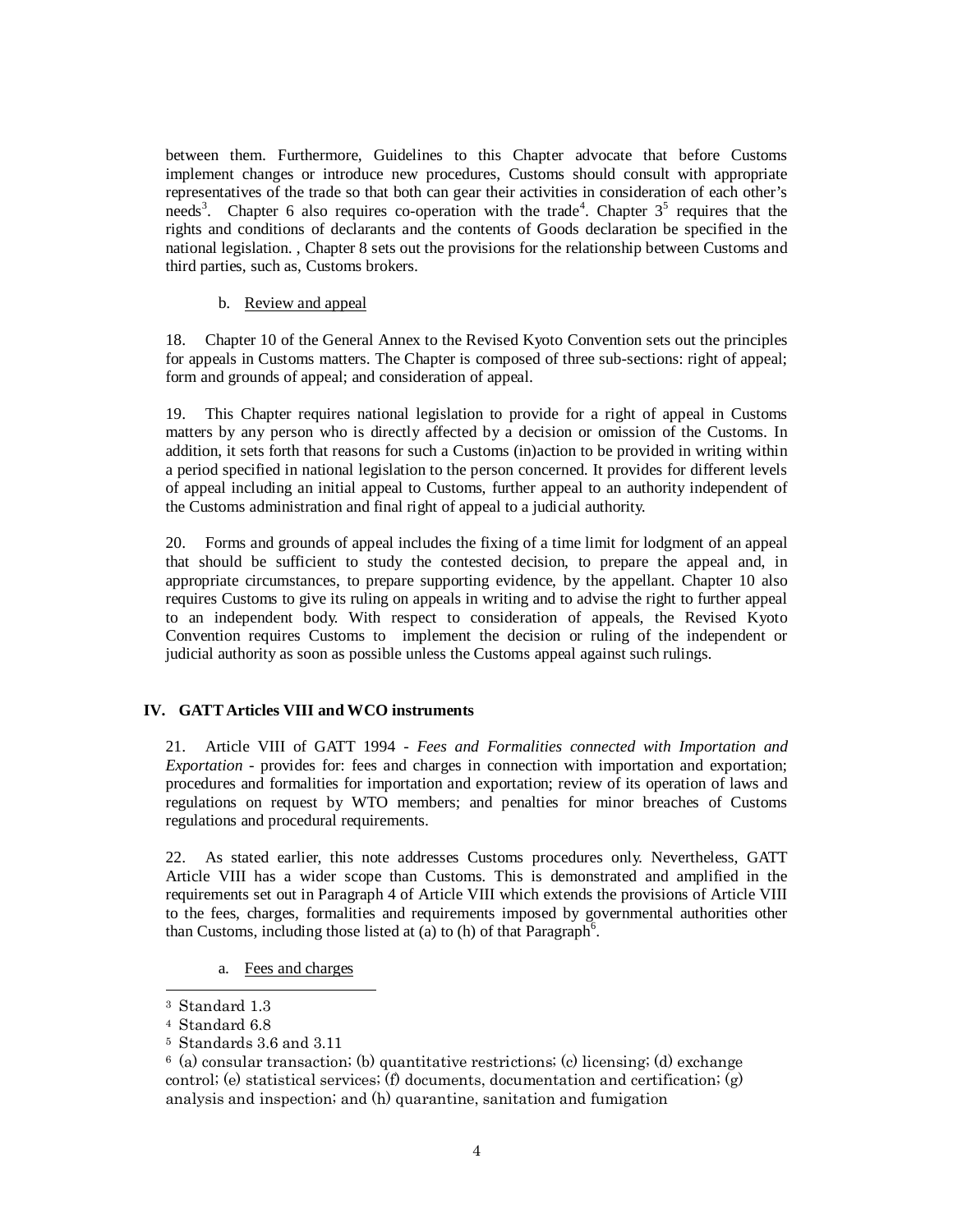23. A provision in Chapter 3 of General Annex to the Revised Kyoto Convention addresses fees and charges for additional services. It provides that any expenses for Customs procedures outside the designated business hours or away from a Customs office may be chargeable by Customs. The amount of such charges needs to be limited to the approximate cost of the services rendered<sup>7</sup>. The same provisions are found in Specific Annexes to the Revised Kyoto Convention which set forth principles for specific Customs procedures, such as, procedures before the lodgement of the Goods declaration<sup>8</sup>.

24. Furthermore, in providing information of a specific nature on request by the interested person, and when the Customs are unable to supply the information free of charge, Chapter 9 of General Annex requires any charge to be limited to the approximate cost of the service rendered<sup>9</sup>.

## b. Procedures and formalities

25. As its official title "International Convention on the Simplification and Harmonization of Customs Procedures" shows, the revised Kyoto Convention contains a wide range of relevant provisions which enhance and supplement the requirements of Paragraph 1(c) of GATT Article VIII. The Box illustrates the some of the key procedures and principles explained below. The list is not exhaustive.

## Key procedures and principles

- •Standardized and minimum requests
- •Minimum intervention and the use of Risk management
- •Separation of release from clearance
- •Audit-based control
- •Specially simplified procedures for authorized traders
- •Maximum use of information and communication technology; automation
- •Co-operation with other agencies
- •Co-operation with foreign counterparts

26. Standardized and minimum requests: Goods crossing the border have to be declared to Customs to ensure compliance with national laws. This is done by way of a Goods declaration. With respect to the formalities of Goods declaration, both by paper and in electronic format, Chapter 3 of general Annex to the revised Kyoto Convention requires them to be aligned with pertinent international standards $10$ , for example, UN Layout key, ISO codes and UN/ECE recommendations. Furthermore, the WCO Data Model provides a maximum framework of standard and harmonized sets of data and standard electronic messages to be submitted by trade for Customs and other regulatory purposes to accomplish formalities for the arrival, departure, transit and clearance of goods in international cross-border trade. Chapter 3 of general Annex also requires Customs to limit the data required in the Goods declaration, the

<sup>7</sup> Standard 3.2

<sup>8</sup> Standard 19 in Chapter 1 of Specific Annex A

<sup>9</sup> Standard 9.7

<sup>10</sup> Standard 3.11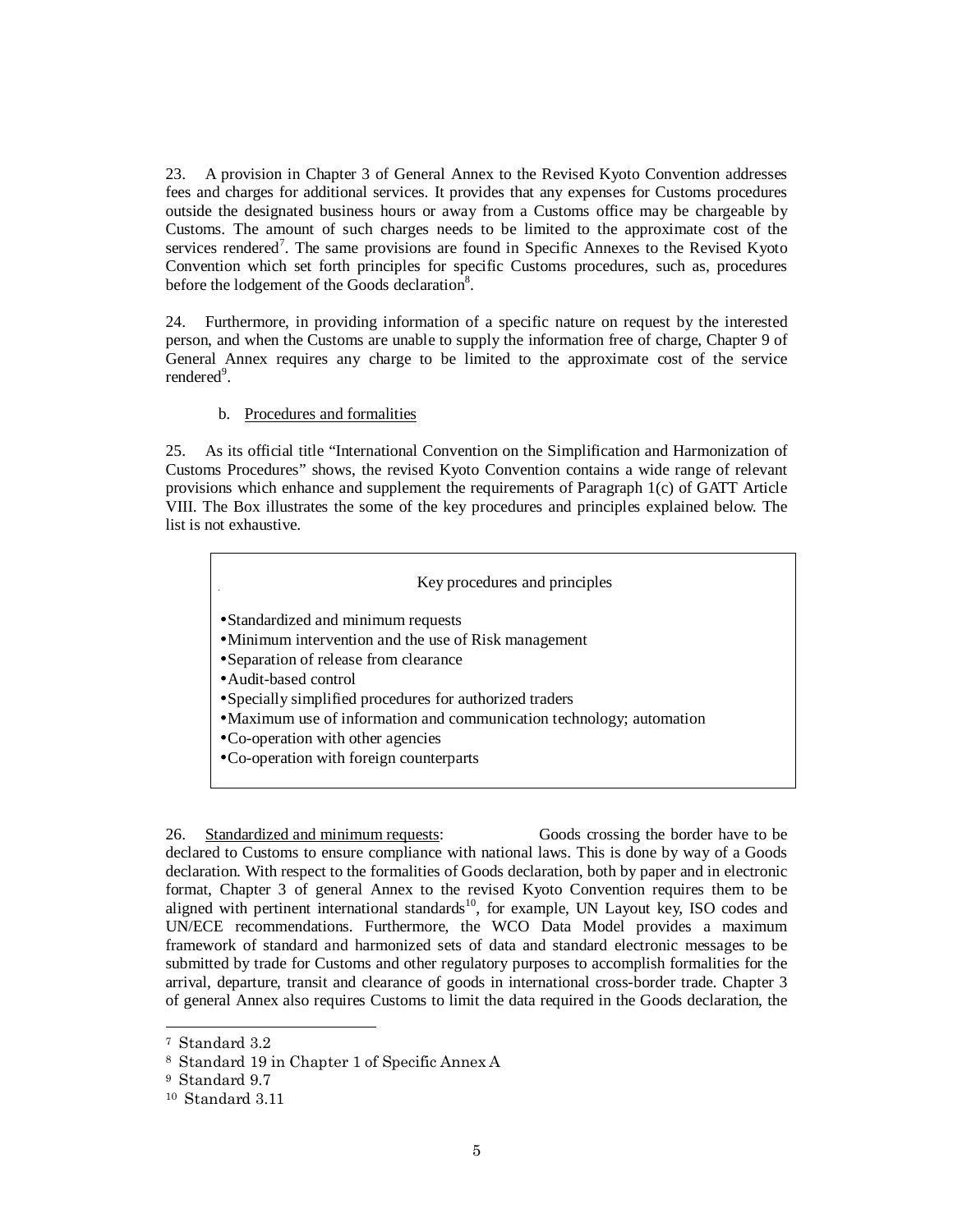copies and the supporting documents to the declaration to only such particulars as are deemed necessary<sup>11</sup>. "Guidelines for the immediate release of consignments by Customs" include information on the data elements to be required for clearing different categories of goods (small consignments) and the conditions for the granting of immediate release by Customs; each category specifies a minimum set of data to be provided to the Customs requesting immediate release. Customs retain the right to require more information if necessary for their risk management.

27. Minimum intervention and Risk management: The principle of Customs control is the proper application of Customs laws and compliance with other legal and regulatory requirements, with maximum facilitation of international trade and travel, by mobilizing its available inspecting resources from lower risk cargoes to higher risk cargoes where risk means risk of non-compliance with relevant laws assessed by a rational manner. Chapter 6 of the General Annex to the Revised Kyoto Convention contains legal provisions for application of Customs control principles. It provides for that Customs controls should be kept to the minimum necessary to ensure compliance with Customs law and also that Customs control should be carried out on a selective basis using risk management techniques to the greatest extent possible $1^2$ . Additional time for scrutinizing the information would produce the better results of risk management and expedite the clearance/release process. In this regard, Chapter 3 of General Annex to the Revised Kyoto Convention provides for the declaration prior to the goods arrival (pre-arrival declaration)<sup>13</sup>. Guidelines of the revised Kyoto Convention have explained that risk management does not necessarily require automation but it becomes more effective and efficient with the use of information technology.

28. Separation from release from clearance: "Release" refers to physical removal from the Customs custody while "clearance" means the completion of all official formalities. Separation of release from clearance allows the goods to be released as swiftly as possible even though all formalities may not have been completed. Provided Customs are satisfied as to the circumstances, such as provision of security, this can be achieved even though, for example, some data or documentation is not available or there is difficulty in agreeing on the classification or value of the goods. Provisions in Chapter 3 provides for such separation<sup>14</sup>. Chapter 5 of General Annex to the Revised Kyoto Convention details the manner in which the amount of security is determined, the forms in which it may be provided and the discharge of the security once the obligations are fulfilled.

29. Audit based control: Application of risk management and separation of release from clearance require Customs control systems to use audit-based controls, such as, post clearance audit and traders systems audit, as provided for in Chapter 6 of General Annex to the Revised Kyoto Convention<sup>15</sup>. This is the opposite concept of transaction-based control where goods remain at the border until all controls are entirely completed. The use of post clearance audit is of particular relevance since it provides a clear and comprehensive picture of the transaction relevant to Customs and enables Customs to offer trader facilitation in the form of simplified procedures. This in turn facilitates the expeditious movement of goods at the border since the controls can be carried out at a later stage.

<sup>11</sup> Standards 3.12, 3.15 and 3.16

<sup>12</sup> Standards 6.2 and 6.3

<sup>13</sup> Standard 3.25

<sup>14</sup> Standards 3.40-3.43

<sup>15</sup> Standards 6.6 and 6.10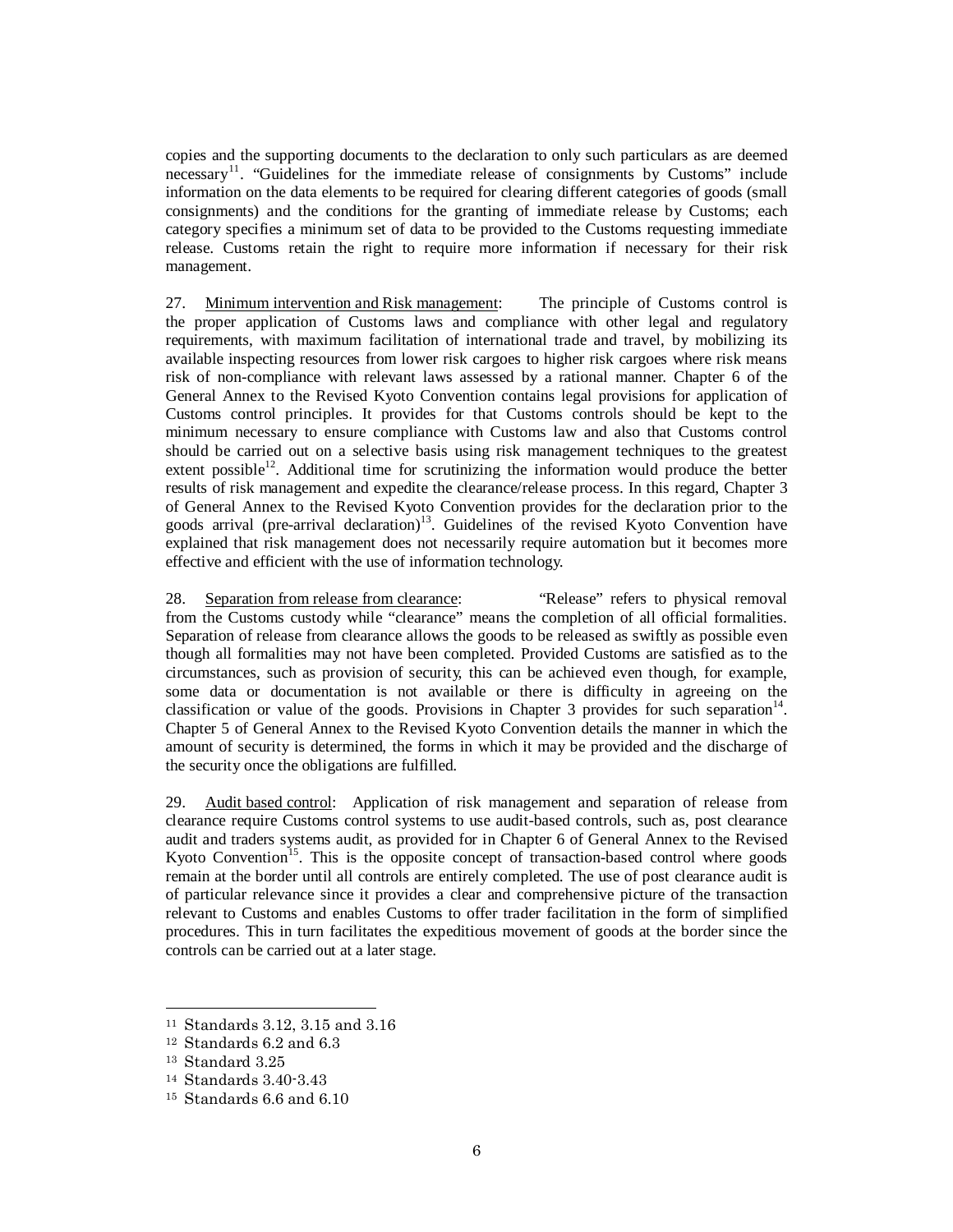30. Specially simplified procedures for authorized traders: Use of risk management and audit-based control has made specially simplified procedures available for traders that are authorized by Customs at a certain satisfactory level of compliance with regulations. Chapter 3 of General Annex to the Revised Kyoto Convention set out such specially simplified procedures, *i.e.*, release on minimum information, clearance at the declarant's premises, and the possibility of introducing periodic Goods declaration (allowing single Goods declaration to cover multiple trade transactions by the same person within a given period); self-assessment of duties and taxes by using own commercial records; and lodgement by entry in the corporate records.

31. Maximum use of information and communication technology: The Revised Kyoto Convention, in particular, Chapter 7 of General Annex, recognizes the important role of the application of information and communication technology (ICT) for more efficient clearance procedures, effective implementation of risk management, uniform application of Customs law, efficient revenue collection, effective data analysis and efficient production of external trade statistics. The basic principle in this regard is that Customs shall apply information technology to support Customs operations, "*where it is cost-effective and efficient*  for the Customs and for the trade"<sup>16</sup>.

32. Co-operation with other agencies: The inspection of goods when undertaken separately by different border agencies is very time consuming. Chapter 3 of General Annex to the Revised Kyoto Convention requires Customs to ensure that their inspection is coordinated with other competent authorities and is carried out simultaneously<sup>17</sup>. Additionally, benefits of such inter-agency coordination would be maximized by the introduction of the Single Window concept that would allow the trader to submit the required information once to a single designated authority, preferably Customs, for multiple administrative purposes.

33. Co-operation with foreign counterparts: Chapter 3 of General Annex to the revised Kyoto Convention provides for correlated business hours and the competence of the Customs offices located at a common border crossing (juxtaposed offices) and, where possible, joint operation of controls<sup>18</sup>. Knowing the difficulties in conducting joint operations, Guidelines thereof have advocated possible conclusion of bilateral agreements between adjoining states in this regard. Similarly, Chapter 6 of General Annex requires Customs administration to seek co-operation with other Customs administrations and to seek conclusion of mutual administrative assistance agreements for better controls $^{19}$ .

# c. Review of its operation of laws and regulations

34. Article 6 of the Revised Kyoto Convention addresses a review mechanism of the Convention by establishing a Management Committee consisting of Contracting Parties to the Revised Kyoto Convention. The Management Committee is responsible for considering the implementation of the Convention and any measures necessary to secure uniformity in the interpretation and application and amendments to the Convention. Furthermore, Article 14 provides for dispute settlement on the interpretation and application of the Convention.

d. Penalties for minor breaches

<sup>16</sup> Standard 7.1 also Standards 3.11, 3.18, 6.9 and 9.3

<sup>17</sup> Standard 3.35

<sup>18</sup> Standards 3.3 and 3.4

<sup>19</sup> Standard 6.7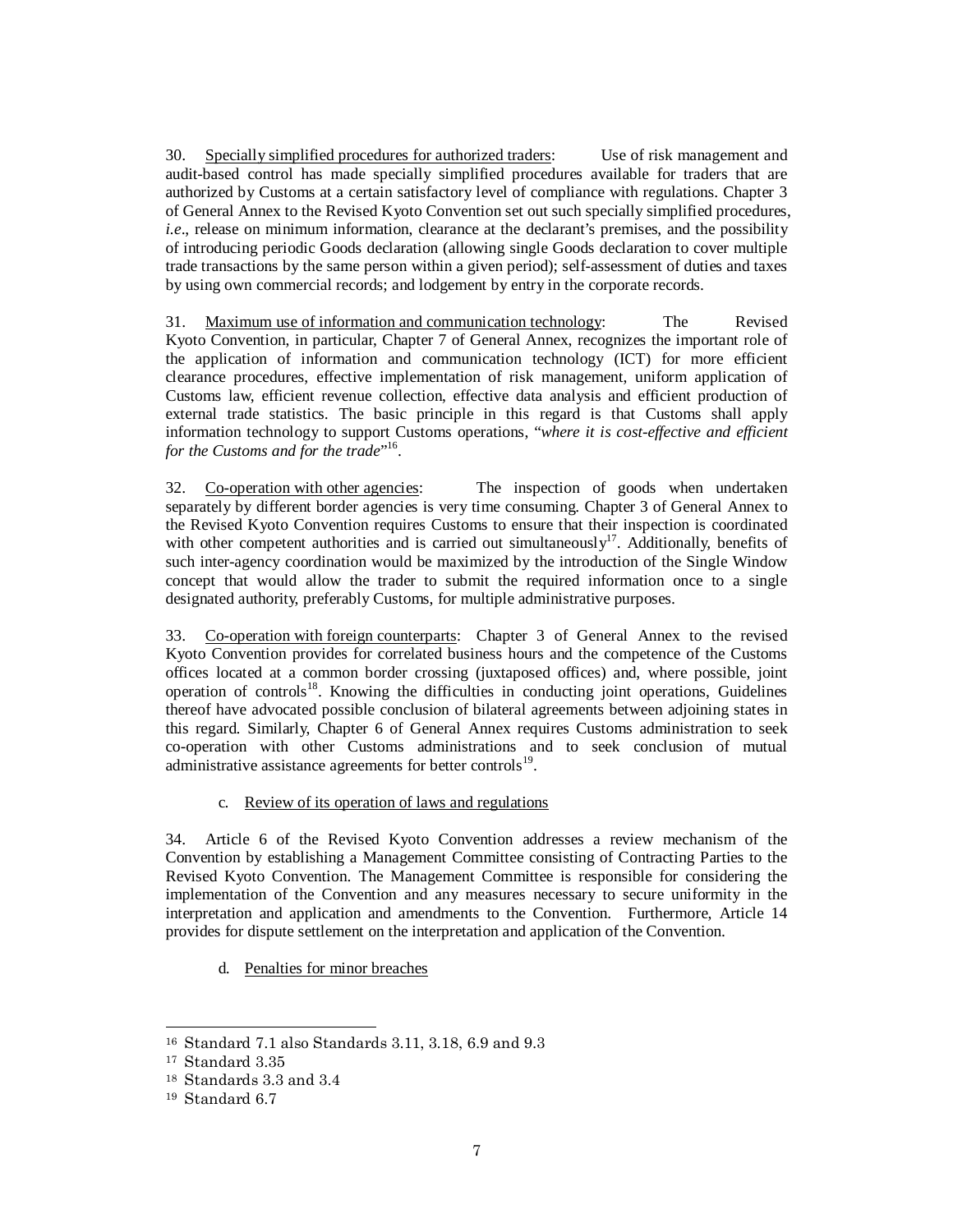35. There is a provision in Chapter 3 of General Annex to the revised Kyoto Convention which sets forth penalties for minor breaches. It states that the Customs are not to impose substantial penalties for errors where they are satisfied that such errors are inadvertent and that there has been no fraudulent intent or gross negligence<sup>20</sup>. When the Customs consider it necessary to discourage a repetition of such errors, the revised Kyoto Convention permits the imposition of a penalty, provided that it shall be no greater than necessary for this purpose.

# **V. GATT Articles V and WCO instruments**

36. Article V of GATT 1994 – *Freedom of Transit* - provides for: freedom of transit; requirement for traffic in transit; charges and regulations; MFN and non-discrimination; and non-application to aircraft. The revised Kyoto Convention addresses the requirement for traffic in transit and deals with the issues of charges and regulations.

37. From the outset, the WCO recognizes that GATT Article V has a wider scope than the Customs transit issues that are covered by the WCO instruments. The conditions set out in the GATT Article, in particular, Paragraph 2, that regulate the conditions a Member may impose on goods transported through its territory by another party to a foreign destination and the obligations imposed by the Article, go beyond the purely Customs domain.

## a. Requirement for traffic in transit

38. Provisions of General Annex to the revised Kyoto Convention pertinent to GATT Article VIII provides for universally applicable principles of simplification and standardization to all Customs procedures including those related to transit. In addition, Chapter 1 of Specific Annex E to the revised Kyoto Convention provides procedures and principles specifically pertinent to transit.

39. Specially simplified procedures for authorized consignors and consignees: The basic concepts are similar to those of authorized persons described in the Section IV above. Chapter 1 of Specific Annex E to the Revised Kyoto Convention provides simplified procedures for authorized consignors and consignees under the Customs transit procedure<sup>21</sup>. In this respect, the Customs designates traders with good compliance records as authorized consignors and consignees. They are permitted to carry out specified Customs operations on their premises and are not subjected to the same level of Customs control as are other consignors and consignees.

40. Use of commercial or transport document: Chapter 1 of Specific Annex E to the Revised Kyoto Convention recommends that, in order to minimize data requirements for the purposes of the goods declaration for transit, the commercial document should be accepted as the descriptive part of the declaration<sup>22</sup>. Similarly, given the legal nature of a transport contract (e.g. rail or road waybill) or a commercial invoice, it is recommended that these documents be accepted as a transit declaration provided they meet the Customs requirements<sup>23</sup>.

41. Procedures for sealing and identification of consignments: Procedures for sealing and identification of consignments are very important in the present environment where attention is

<sup>20</sup> Standard 3.39

<sup>21</sup> Recommended Practice 5 of Specific Annex E.1

<sup>22</sup> Standard 6 of Specific Annex E.1

<sup>23</sup> Recommended Practice 7 of Specific Annex E.1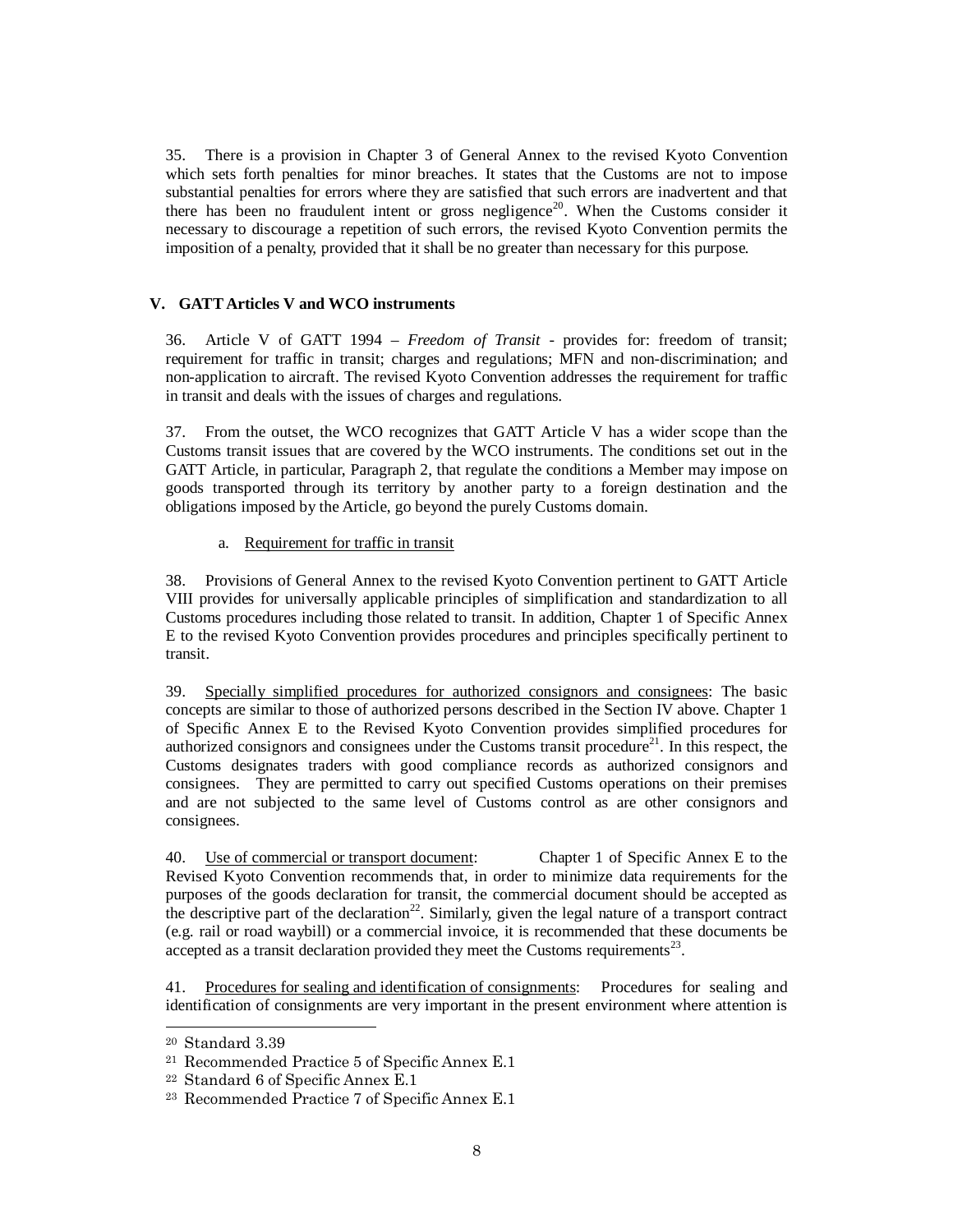focused on security issues, particularly on consignments carried in containers. Secure seals and developments in technology for affixing special types of seals are very important for facilitating the through movement of goods in transit, particularly international transit. Seals which are intact and are accepted under national legislation allow consignments to be cleared without opening, and therefore minimize delays in the transit operations. Chapter 1 of Specific Annex E to the Revised Kyoto Convention provides for procedures in this regard and enumerates minimum requirements to be met by Customs seals and fastening<sup>24</sup>.

#### b. Charges and regulations

42. Chapter 1 of Specific Annex E to the Revised Kyoto Convention states that Goods being carried under Customs transit shall not be subject to the payment of duties and taxes, provided that the conditions laid down by the Customs are complied with and that any security required has been furnished<sup>25</sup>. Principles of the General Annex are also applicable to any expenditure related to additional Customs services (see Section IV related to GATT Article VIII).

## **VI. TECHNICAL ASSISTANCE**

43. The WCO Technical Assistance Programs, including dedicated assistance to individual Members as well as regional seminars and other programs, are available for WCO Members, in co-operation with the stakeholders, in particular, donors and other international organizations. These are aimed at explaining the legal provisions, examining national legislation with a view to making changes to provide for compliance with the revised Kyoto principles, and reviewing national legislation that is being revised or in the process of being drafted.

## **VII. ADDITIONAL INFORMATION**

44. This information note is designed to disseminate the brief information on WCO instruments pertinent to the GATT Articles V, VIII and X. Should more detailed information be needed, please review the texts of respective WCO instruments. With respect to the Revised Kyoto Convention, comprehensive implementation Guidelines have been developed for all Standards and Recommended Practices in the Annexes to the Convention. These are a set of explanations of the provisions of the General Annex, and the Specific Annexes and Chapters therein which indicate some of the possible courses of action to be followed in applying the Standards, Transitional Standards and Recommended Practices, and in particular describing best practices and recommending examples of greater facilities. These Guidelines ensure that the principles and simplified Customs procedures contained in the Convention are applied effectively by Customs administrations. The Guidelines are constantly updated to provide information on new and modern practices. It is envisaged that in the future, these will form the basis of legal texts in the Annexes to the Convention.

45. The text of the Revised Kyoto Convention is available on the WCO Web site at:

http://www.wcoomd.org/ie/En/Topics\_Issues/FacilitationCustomsProcedures/kyoto/kyreport.ht ml

<sup>24</sup> Standard 16 and Recommended Practice 17 and 18 of Specific Annex E.1 and its appendix

<sup>25</sup> Standard 3 of Specific Annex E.1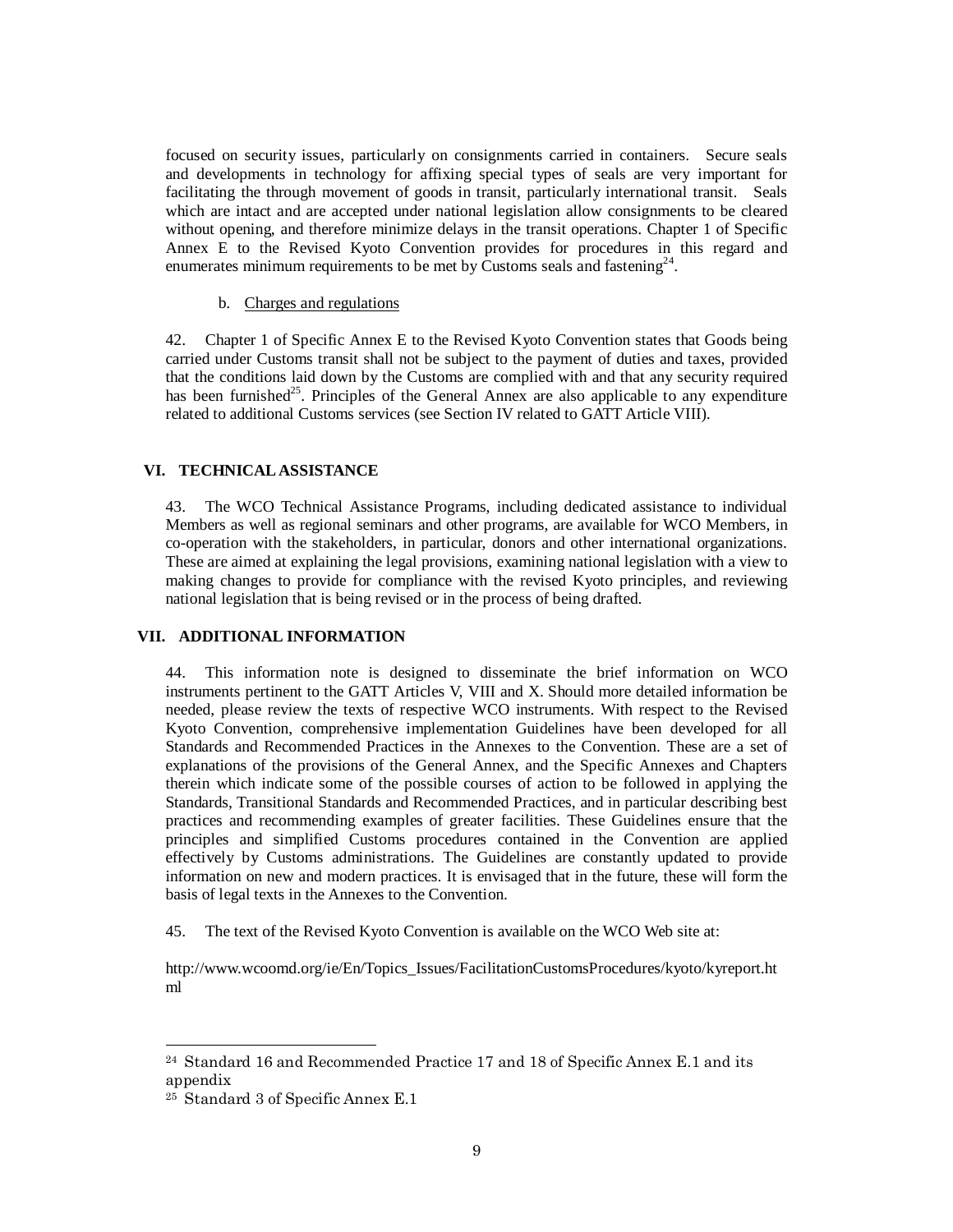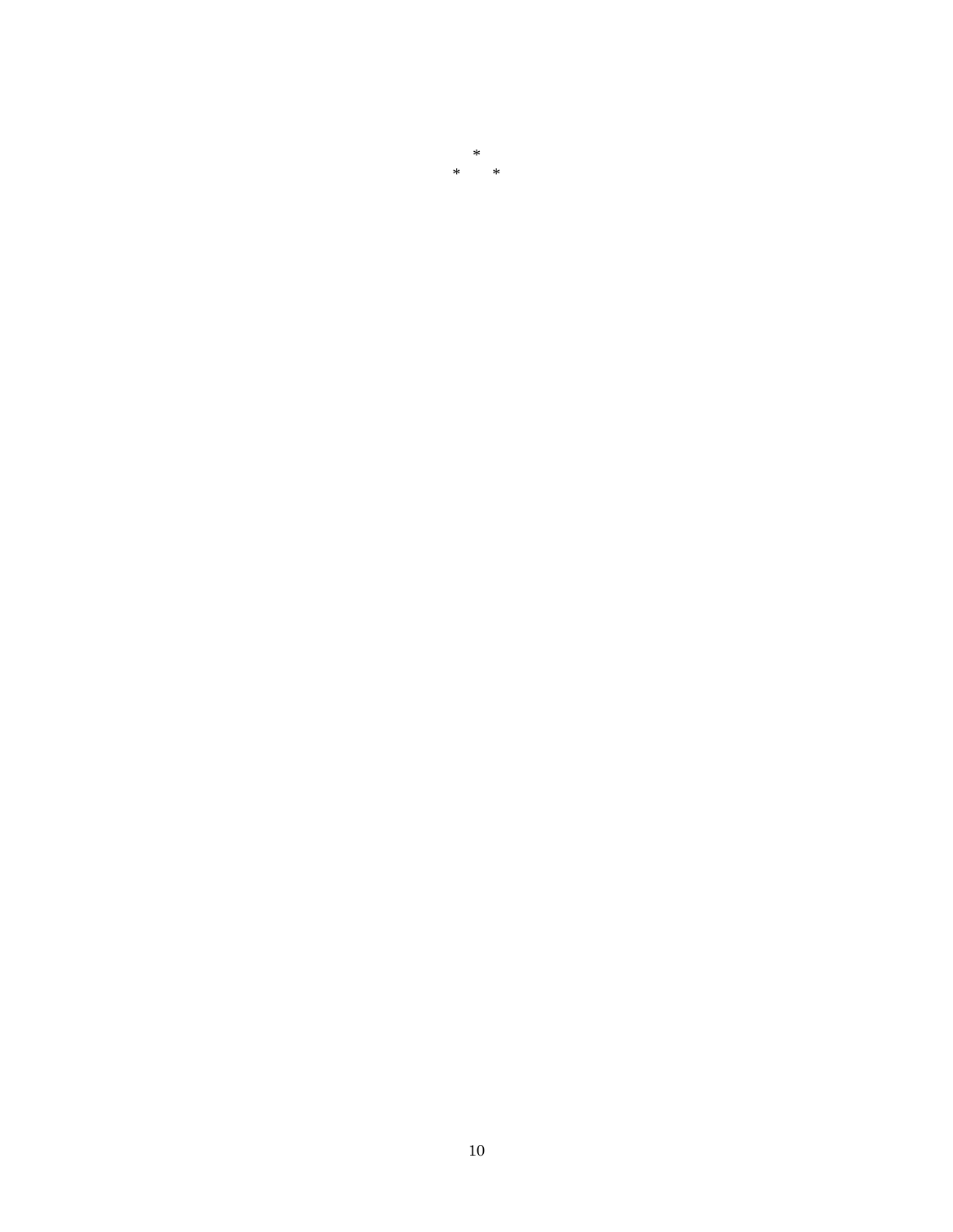#### Attachment

## Overview of the Revised Kyoto Convention

The key principles of the Revised Kyoto Convention are set out in three parts – the Preamble and Articles to the Convention, the General Annex containing the core principles and the Specific Annexes which deal with each separate operation that goods may be subject to.

• The Preamble of the revised Convention contains the key principles of modern Customs administrations and includes :

the application of Customs procedures and practices in a predictable, consistent and transparent manner;

- provision of information on Customs laws, regulations, procedures and practices;
- adoption of modern techniques such as risk management;
- maximum practicable use of information technology;
- co-operation where appropriate with other national authorities, other Customs administrations and the trade;
- implementation of relevant international standards; and
- provision of easily accessible administrative and judicial review to affected parties.
- The Articles of the Convention provide for clear rules for accession and administration of the Convention.
- The Convention contains a General Annex and ten Specific Annexes. The provisions of these Annexes reflect modern procedures and address the requirements of both the trade and Customs administrations. They also incorporate modern methodologies to ensure that Customs is able to carry out its responsibilities more efficiently and effectively, and facilitate the international movement of goods while ensuring full compliance with national laws.
- The General Annex contains the core procedures and practices which are the basis for all procedures for the movement and clearance of goods for import and export, including goods in transit. The General Annex contains Standards and Transitional Standards<sup>26</sup> which are obligatory for accession and implementation by Contracting Parties. Reservations cannot be entered against these Standards and Transitional Standards.
- The General Annex includes Standards for the clearance of goods, payment of duties and taxes, Customs and trade co-operation, information to be supplied by Customs and appeals in all Customs matters – areas that of concern both to Customs administrations and to the trade. It also includes Standards that set out the principles of modern Customs control, including risk management, audit-based controls and mutual administrative assistance between Customs administrations and with external organizations, and the use of information technology, thus ensuring both effective controls and trade facilitation.

<sup>&</sup>lt;sup>26</sup> "Standard" means a provision the implementation of which is recognized as necessary for the achievement of harmonization and simplification of Customs procedures and practices;

**<sup>&</sup>quot;Transitional Standard"** means a Standard in the General Annex for which a longer period for implementation is permitted;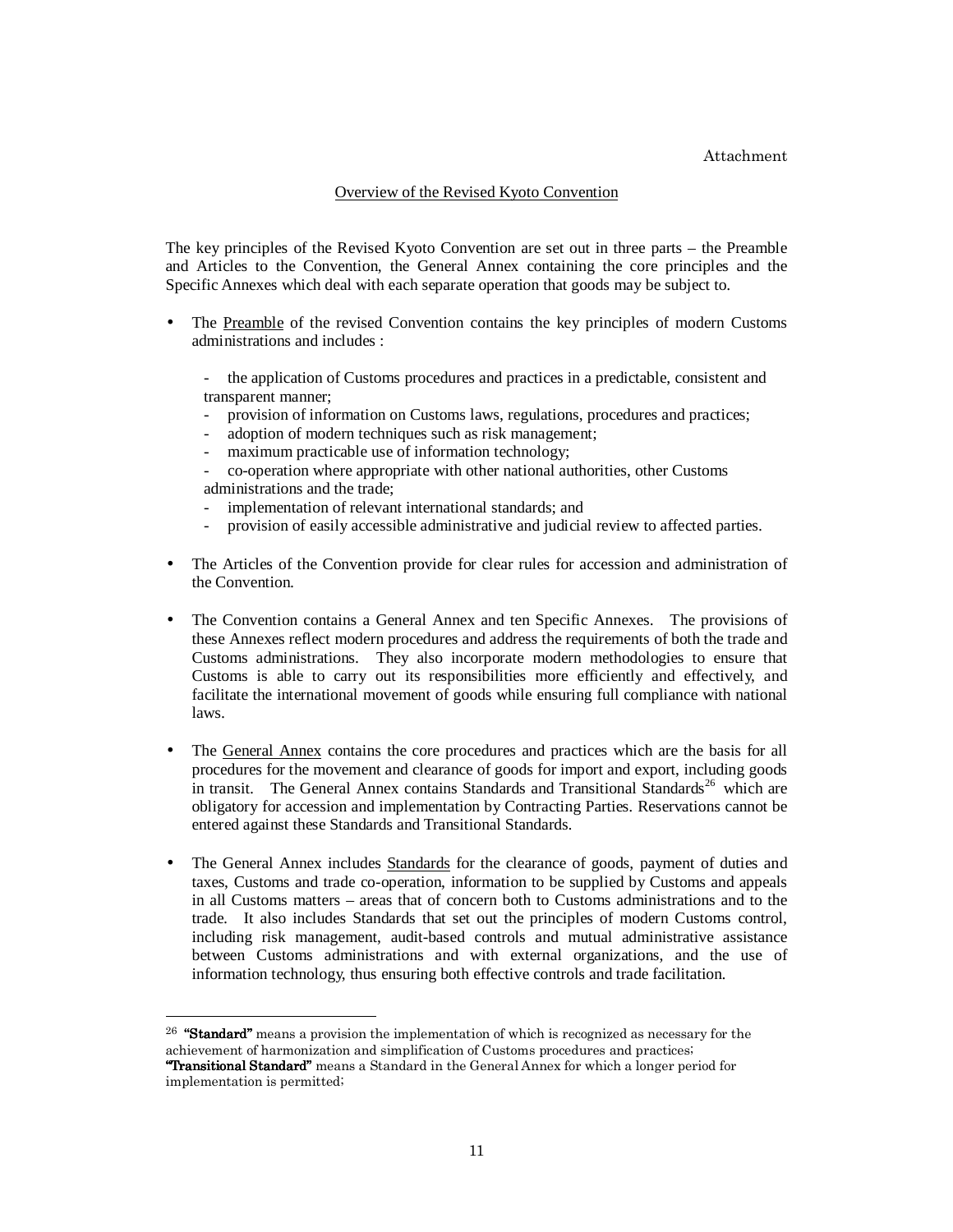- There are ten Specific Annexes containing Standards and Recommended Practices<sup>27</sup>. The Specific Annexes deal with the specialized Customs procedures.
- Comprehensive implementation Guidelines have been developed for all Standards and Recommended Practices contained in the Convention. These are a set of explanations of the provisions of the General Annex, Specific Annexes and Chapters therein which indicate some of the possible courses of action to be followed in applying the Standards, Transitional Standards and Recommended Practices, and in particular describing best practices and recommending examples of greater facilities. These Guidelines ensure that the principles and simplified Customs procedures contained in the Convention are applied effectively by Customs administrations. The Guidelines are constantly updated to provide information on new and modern practices, which in the future will form the basis of legal texts in the Annexes to the Convention.

<sup>&</sup>lt;sup>27</sup> **"Recommended Practice"** means a provision in a Specific Annex which is recognized as constituting progress towards the harmonization and the simplification of Customs procedures and practices, the widest possible application of which is considered to be desirable;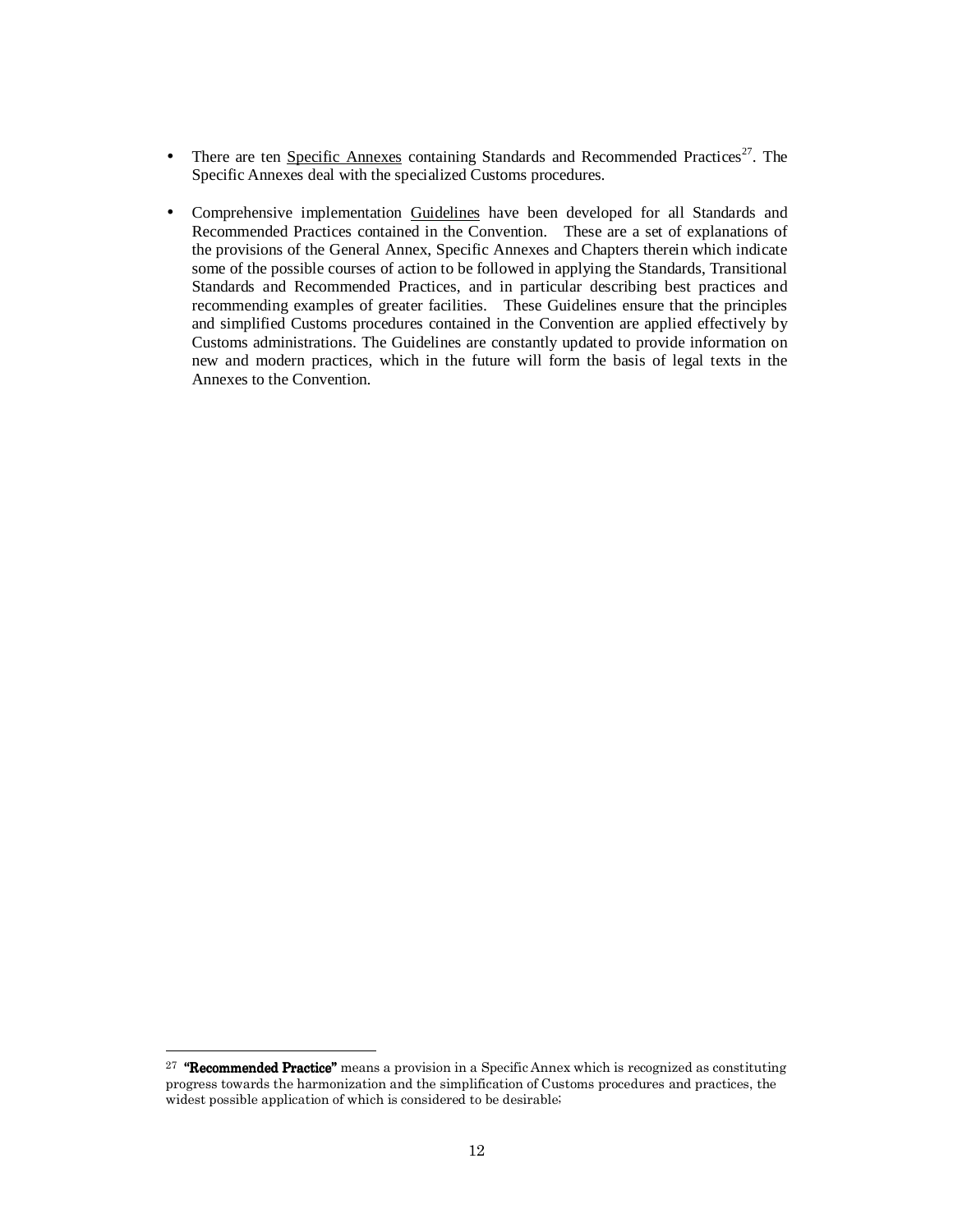#### Appendix 1

Table of Contents of General Annex to the Revised Kyoto Convention

- CHAPTER 1 GENERAL PRINCIPLES
- CHAPTER 2 DEFINITIONS
- CHAPTER 3 CLEARANCE AND OTHER CUSTOMS FORMALITIES
- CHAPTER 4 DUTIES AND TAXES

A. ASSESSMENT, COLLECTION AND PAYMENT OF DUTIES AND TAXES

B. DEFERRED PAYMENT OF DUTIES AND TAXES

C. REPAYMENT OF DUTIES AND TAXES

- CHAPTER 5 SECURITY
- CHAPTER 6 CUSTOMS CONTROL
- CHAPTER 7 APPLICATION OF INFORMATION TECHNOLOGY
- CHAPTER 8 RELATIONSHIP BETWEEN THE CUSTOMS AND THIRD PARTIES
- CHAPTER 9 INFORMATION, DECISIONS AND RULINGS SUPPLIED BY THE CUSTOMS

A. INFORMATION OF GENERAL APPLICATION

B. INFORMATION OF A SPECIFIC NATURE

C. DECISIONS AND RULINGS

# CHAPTER10 APPEALS IN CUSTOMS MATTERS

- A. RIGHT OF APPEAL
- B. FORM AND GROUNDS OF APPEAL
- C. CONSIDERATION OF APPEAL